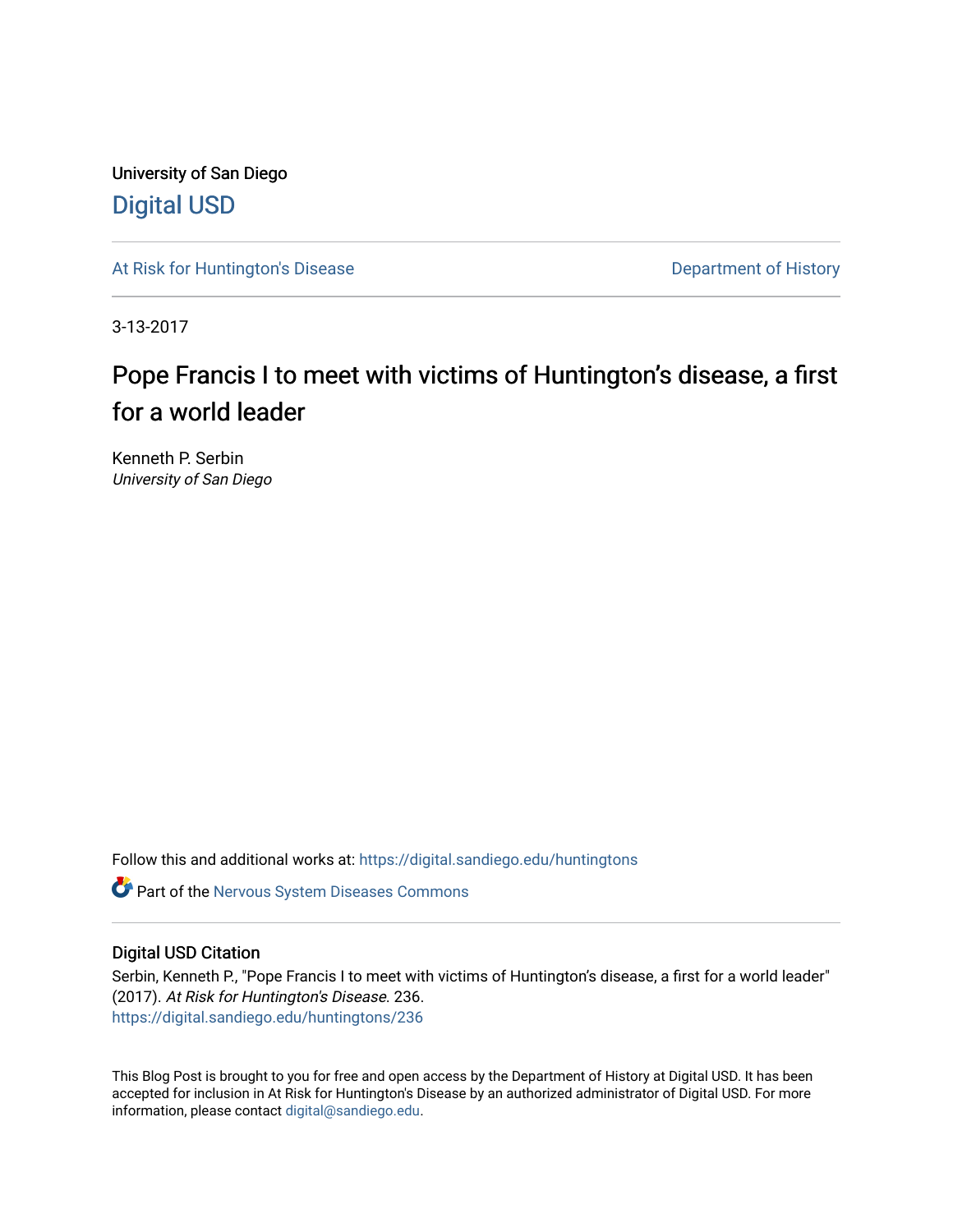#### More **[Create Blog](https://www.blogger.com/home#create) [Sign In](https://www.blogger.com/)**

# [At Risk for Huntington's Disease](http://curehd.blogspot.com/)

*HD is a genetically caused brain disorder that causes uncontrollable bodily movements and robs people's ability to walk, talk, eat, and think. The final result is a slow, ugly death. Children of parents with HD have a 50-50 chance of inheriting the disease. There is no cure or treatment.*

### Blog Archive

- $\blacktriangleright$  [2021](http://curehd.blogspot.com/2021/)(12)
- $-2020(16)$  $-2020(16)$  $-2020(16)$
- $2019(19)$  $2019(19)$
- $\blacktriangleright$  [2018](http://curehd.blogspot.com/2018/) (16)
- $2017(14)$  $2017(14)$ 
	- [►](javascript:void(0)) [December](http://curehd.blogspot.com/2017/12/) (2)
- [►](javascript:void(0)) [November](http://curehd.blogspot.com/2017/11/) (1)
- $\blacktriangleright$  [October](http://curehd.blogspot.com/2017/10/) (1)
- $\blacktriangleright$  [June](http://curehd.blogspot.com/2017/06/) (1)
- $\blacktriangleright$  [May](http://curehd.blogspot.com/2017/05/) (4)
- $\blacktriangleright$  [April](http://curehd.blogspot.com/2017/04/) (1)
- $\nabla$  [March](http://curehd.blogspot.com/2017/03/) (1)

Pope Francis I to meet with victims of [Huntington'...](http://curehd.blogspot.com/2017/03/pope-francis-i-to-meet-with-victims-of.html)

 $\blacktriangleright$  [February](http://curehd.blogspot.com/2017/02/) (2)

- $\blacktriangleright$  [January](http://curehd.blogspot.com/2017/01/) (1)
- $\blacktriangleright$  [2016](http://curehd.blogspot.com/2016/) (13)
- $\blacktriangleright$  [2015](http://curehd.blogspot.com/2015/) (24)
- $\blacktriangleright$  [2014](http://curehd.blogspot.com/2014/) (24)
- $\blacktriangleright$  [2013](http://curehd.blogspot.com/2013/) (30)
- $\blacktriangleright$  [2012](http://curehd.blogspot.com/2012/) (26)
- $\blacktriangleright$  [2011](http://curehd.blogspot.com/2011/) (33)
- $\blacktriangleright$  [2010](http://curehd.blogspot.com/2010/) (26)
- $\blacktriangleright$  [2009](http://curehd.blogspot.com/2009/) (21)
- $\blacktriangleright$  [2008](http://curehd.blogspot.com/2008/) $(7)$
- $\blacktriangleright$  [2007](http://curehd.blogspot.com/2007/) $(7)$
- $\blacktriangleright$  [2006](http://curehd.blogspot.com/2006/) (4)
- $\blacktriangleright$  [2005](http://curehd.blogspot.com/2005/) (17)

About Me **GENE [VERITAS](https://www.blogger.com/profile/10911736205741688185)** 

View my [complete](https://www.blogger.com/profile/10911736205741688185) profile

#### HD Links

[Huntington's](http://www.hdsa.org/) Disease Society of America [International](http://www.huntington-assoc.com/) Huntington **Association** [Huntington's](http://hddrugworks.org/) Disease Drug **Works** 

#### MONDAY, MARCH 13, 2017

## Pope Francis I to meet with victims of Huntington's disease, a first for a world leader

In an unprecedented encounter, the first for any pope or world leader, Pope Francis I on May 18 will meet with Huntington's disease sufferers at the Vatican, bringing new attention to this affliction.

The key papal guests will hail from Latin America, the pope's home region, the area with the world's most Catholics, and a key locus of the quest for the HD gene from the 1970s to the 1990s.

Several HD-affected HD individuals (with both juvenile and adult onset), three at-risk relatives, and other relatives and caregivers – a total of 16 people – will travel to Rome from Colombia, Venezuela, and Argentina, the pope's birthplace.

The news was announced today via e-mail by an international coalition of patient advocates and organizations: "save the date for the largest global gathering of the Huntington's disease community!"

The coalition includes [Elena Cattaneo, Ph.D.](http://www.cattaneolab.it/?page_id=42&lang=en), a prominent HD scientist and senator-for-life in Italy; Factor-H, a humanitarian project founded by HD researchers Claudia Perandones, M.D., Ph.D., and Ignacio Muñoz-[Sanjuan, Ph.D.; global HD advocate Charles](http://www.hdsa.org/) Sabine; and the Huntington's Disease Society of America (HDSA).

Many physicians in Latin America laid the groundwork for the event through their long-term dedication to local HD communities and assistance in selecting the families.

The announcement comes, coincidentally, on the fourth anniversary of Francis's election as the first pope from the Americas.

"What I want him to say, in some way, is that the disease should not be hidden anymore," Sabine, an HD gene carrier, told me. "That's the theme of the event: that people should not feel any shame or stigma about the disease."

"This is a dream which has come true," Dr. Perandones affirmed in a written response to questions about the event. "After working for nearly 20 years in Latin America in order to try to improve the quality of life of patients, and feeling so alone in this endeavor so many times, it seems unbelievable that the pope will receive us."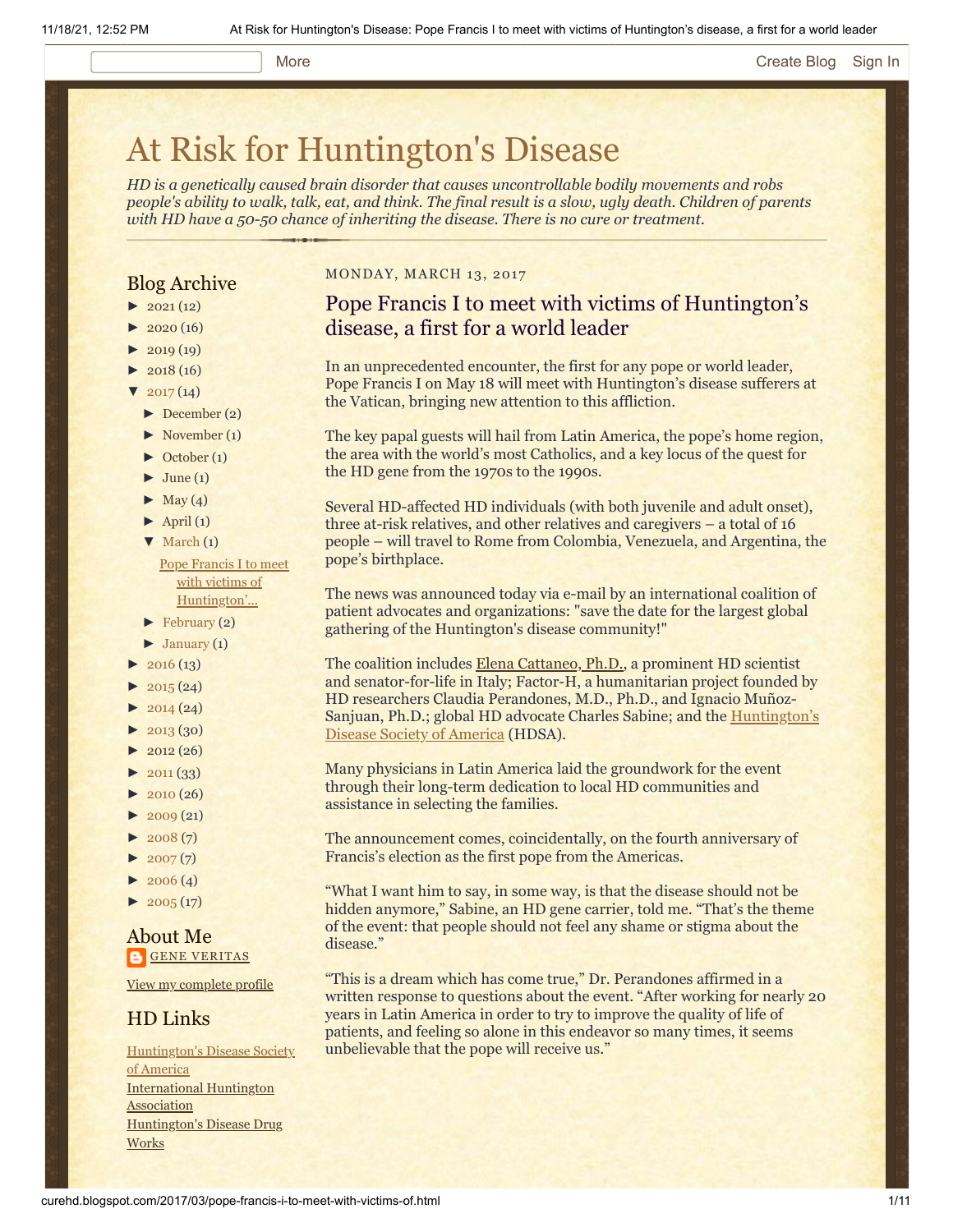[Huntington's](http://www.hdlighthouse.org/) Disease **Lighthouse Hereditary Disease [Foundation](http://www.hdfoundation.org/)** [Huntington's](http://www.hdac.org/) Disease Advocacy Center Thomas [Cellini Huntington's](http://www.ourtchfoundation.org/) **Foundation** HDSA [Orange](http://www.hdsaoc.org/) County (CA) **Affiliate** HD Free with [PGD!](http://www.hdfreewithpgd.com/) [Stanford](http://www.stanford.edu/group/hopes/) HOPES Earth Source [CoQ10,](http://www.escoq10.com/) Inc.

## HD Blogs and Individuals

Chris Furbee: [Huntingtons](http://www.huntingtonsdance.org/) Dance Angela F.: Surviving [Huntington's?](http://survivinghuntingtons.blogspot.com/) Heather's [Huntington's](http://heatherdugdale.angelfire.com/) Disease Page



*Pope Francis I (above, photo by Argentine Presidency/Wikimedia) and the Soto family of Barranquitas, Venezuela, after receiving the invitation to the papal audience in Rome (below, photo courtesy of Dr. Ernesto Solis)*



#### **Putting HD on the global stage**

The South American HD families will be joined by three dozen advocates and HD family members from other countries, including HDSA CEO Louise Vetter and leading American HD advocate [Katie Moser,](http://www.nytimes.com/2007/03/18/health/18huntington.html) the 2010 HDSA Person of the Year. Latin American Catholic leaders will also take part.

"As a global leader, Pope Francis has the power to elevate the conversation about HD to an international stage with a call for compassion – and action," Vetter said.

I was also invited to meet with the pope, because of my interlocking [connections with the Catholic Church](https://www.sandiego.edu/cas/history/faculty-and-staff/biography.php?profile_id=87), Latin America, and [HD advocacy](http://curehd.blogspot.com/2013/09/reaching-out-to-hd-family-at-world.html).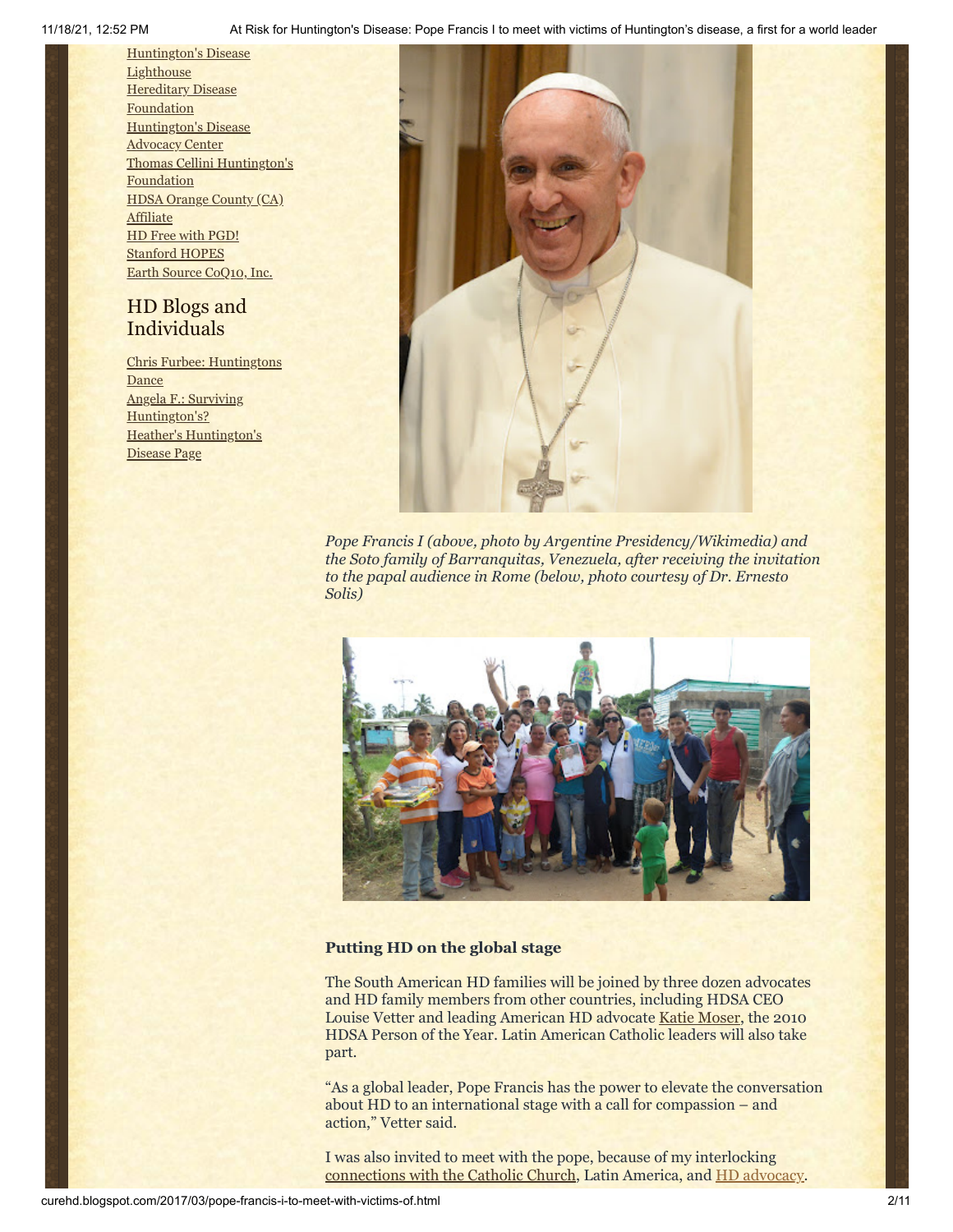My mother died of HD, and I carry the genetic defect.

I am thrilled! I consider it a privilege and a responsibility to attend, and expect to bring my wife Regina and teenage daughter Bianca. We will represent the HD community in both the U.S. and Brazil, Regina's homeland. At least three HD-affected individuals will attend from Brazil, according to advocates there.

(Portuguese speakers can watch my report in that language in the video at the end of this article.)

#### **Help desperately needed**

Scientists and advocates began discussing an appeal for the Church to help – and then a papal audience – in 2015.

Dr. Perandones, a clinical geneticist with the National Administration of Laboratories and Institutes of Health in Argentina, and Dr. Muñoz-Sanjuan, of Spain, a vice president at [CHDI Foundation, Inc.](http://chdifoundation.org/), the nonprofit virtual biotech dedicated solely to the development of HD treatments, first raised the idea of seeking Church support for Venezuela's isolated HD people during a February 2015 CHDI conference. Talking with Sabine and Senator Cattaneo, Drs. Perandones and Muñoz-Sanjuan said that those families desperately needed help.

With aiding those people in mind, Sabine, a native of England, and Senator Cattaneo came up with idea for a papal audience in fall 2015 after Sabine saw a man with Parkinson's disease have his picture taken with Francis and also learned the poignant story of an HD-affected teen from Buenos Aires. Sabine and the senator found no "reference anywhere by any pope to Huntington's disease," he explained.

Thanks to Cattaneo's connections and the Vatican's receptivity, they were able to schedule the papal audience. Now, Sabine says of the upcoming meeting, "It is perhaps one of the most historic moments in the history of the HD community."

According to Sabine, it will mark the first time that any world leader, including a U.S. president, will meet with HD families.

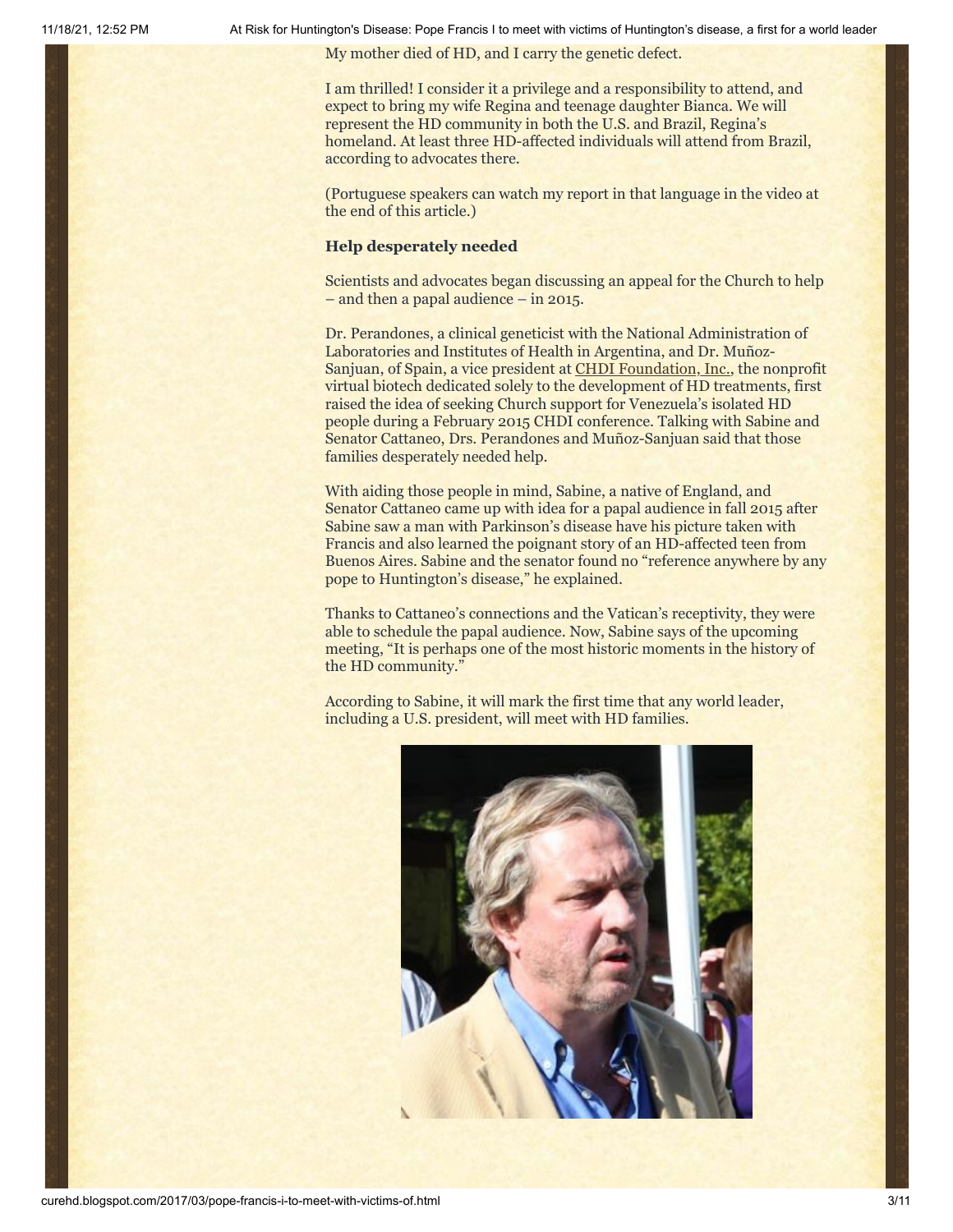*Charles Sabine (above, photo by Gene Veritas, aka Kenneth P. Serbin) and Senator Elena Cattaneo (below, photo from Cattaneo Lab)*



#### **A major opportunity to overcome shame, stigma**

Sabine, a former foreign correspondent for NBC News, has pursued activism since the mid-1990s, without being yet symptomatic. His father died of HD, and an older brother has the disease.

"I had spent a lot of time working for NBC at the Vatican," he said. "I know that the pope is the hardest person on the planet to get to – much harder than the American president."

By blessing and speaking to HD-afflicted families publicly, Francis can make a "profound difference" in combatting the shame and stigma surrounding HD, Sabine added.

"We want as much press on this as possible," he continued. "We want to engage as many people as possible around the world, not just Catholics, to make this into a larger sum than the parts."

"Furthermore, we hope this will lead to action, both by the Catholic Church, with its strong presence in Latin America, as well as from local and national institutions," Dr. Muñoz-Sanjuan wrote in an e-mail.

The public event will take place in a 7,000-seat auditorium, where attendees can observe the pope's interaction with the South American families and HD advocates. Event organizers want as many representatives as possible from the HD community to attend.

"Anyone can go," Sabine emphasized. "They don't even need to be HDaffected. They might just care about HD."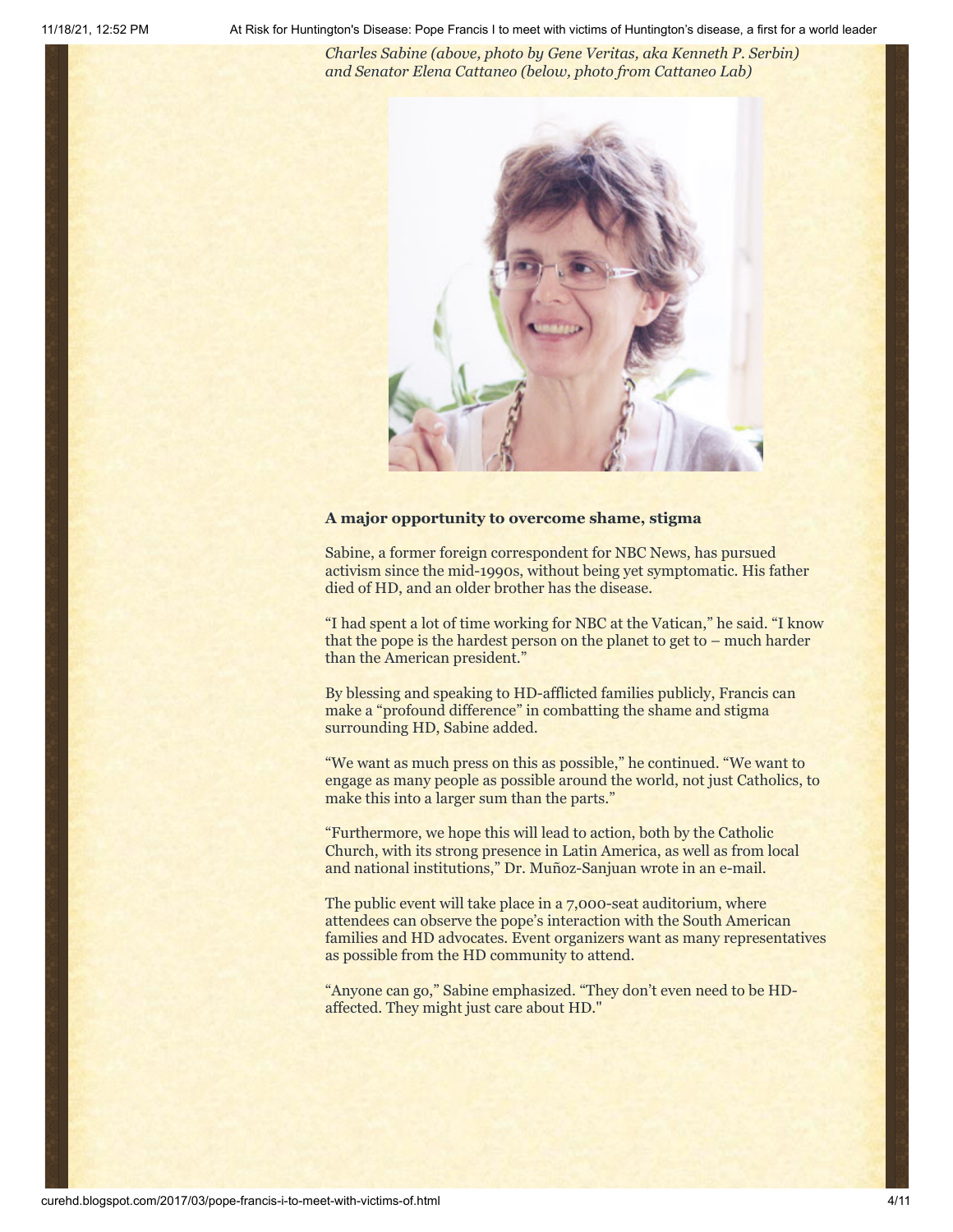

*The announcement made today by the international HD coalition; click on image to view larger (photo courtesy of HDSA).*

#### **A humanitarian endeavor**

The organizers also hope the meeting galvanizes the HD community worldwide. Members of groups such as the global Huntington's Disease Youth Organization [could meet beforehand and go to the event together](https://en.hdyo.org/), Sabine suggested. Other events in Rome will celebrate the unity of the HD movement and solidarity with the plight of Latin American HD communities.

All attendees are required to register on the event's official website, [HDdennomore.com](http://hddennomore.com/), by May 5. The URL means "HD Hidden No More," a theme of the papal event linked to Sabine's previous <u>awareness campaign</u> in the UK Parliament.

The site will provide information on hotels, accommodations for special needs of the affected, and more.

Noting the ["immense pressure" on Francis I](https://www.theguardian.com/world/2017/mar/04/vatican-civil-war-conservatives-battle-francis-lent) from ultra-conservative Catholics because of his purported liberal stance, Sabine said that Senator Cattaneo and her staff have stressed the non-political nature of the HD event.

"It's a humanitarian one," he said. "It's a pastoral event. This is about regarding people with compassion and humanity. This pope has shown humanitarian credentials unlike any other."

#### **South America's HD-affected: deep struggles**

The papal event builds on work by Factor-H, a small nonprofit organization, to improve the living conditions in the Lake Maracaibo region of Venezuela, and other sites where poor HD families cluster. Many HD families in the region live in dire conditions. In some clusters, many generations of intermarriage mean many families have passed on the genetic disease.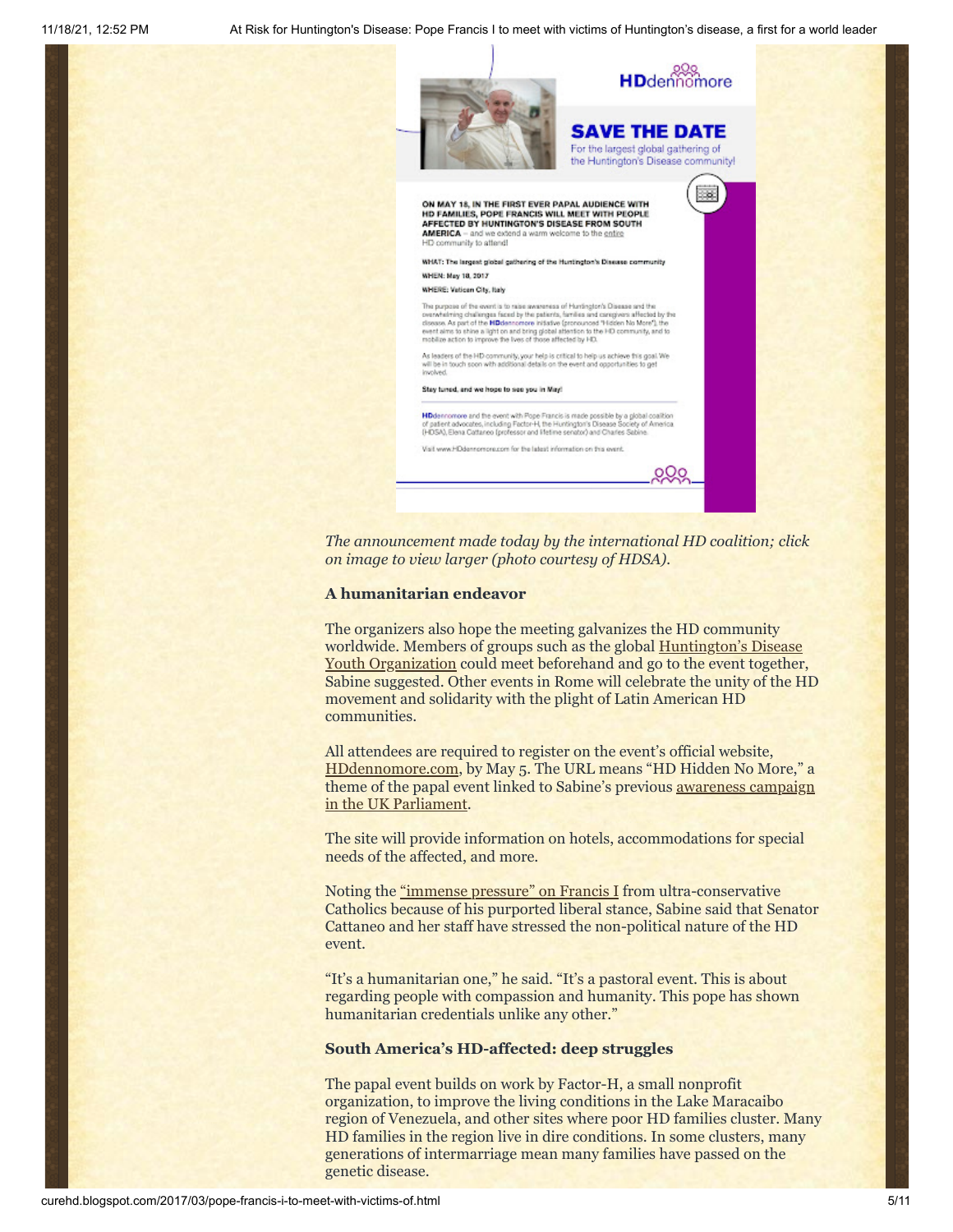Maracaibo has played a key role in HD science. Columbia University scientist Nancy Wexler, Ph.D., started the search for the HD gene among Maracaibo HD families in the 1970s. In 1993, the HD gene was discovered. It was one of the first disease genes to be identified. This research helped stimulate the Human Genome Project of the 1990s. Dr. Wexler also was invited to meet the pope, Sabine said.

"Poverty and disease are a terrible combination," wrote Dr. MuñozSanjuan, who has taken [aid to Maracaibo and other communities](http://www.nature.com/news/support-communities-involved-in-disease-studies-1.19516). "Not everyone in Latin America with HD is poor. However, the main clusters in Venezuela and Colombia are very poor, and neglected. That's why we are focusing on these clusters."

"These are people living maybe in families of 16 in a space the size of an American garage on stilts on a lake," Sabine observed. "No electricity. No running water. Nothing. It was so clear that there were so many people like the people at Lake Maracaibo who are affected by the disease and who have never had any kind of recognition from their respective governments or churches."

Sabine said he hoped the Vatican event will empower Catholic HD families everywhere to seek assistance from their local clergy in raising awareness about HD and alleviating the social burden of the disease.



*Dr. Ignacio Muñoz-Sanjuan (seated) with Colombian children at risk for HD (personal photo)*

#### **Preparing the logistics**

Every HD family knows the extremely difficult challenge of travel for affected individuals, whose symptoms include constant involuntary movements, loss of balance, and cognitive decline. Many require wheelchairs.

To underwrite the cost of the enormously complex task of transporting the HD families to Rome, [Sabine raised \\$100,000 from Israel-based Teva](http://tevapharm.com/) Pharmaceutical Industries Ltd. and \$50,000 from the U.S.-based, HDrelated Griffin Foundation.

Almost all of the South American travelers must get their first-ever passports, and in some cases even birth certificates.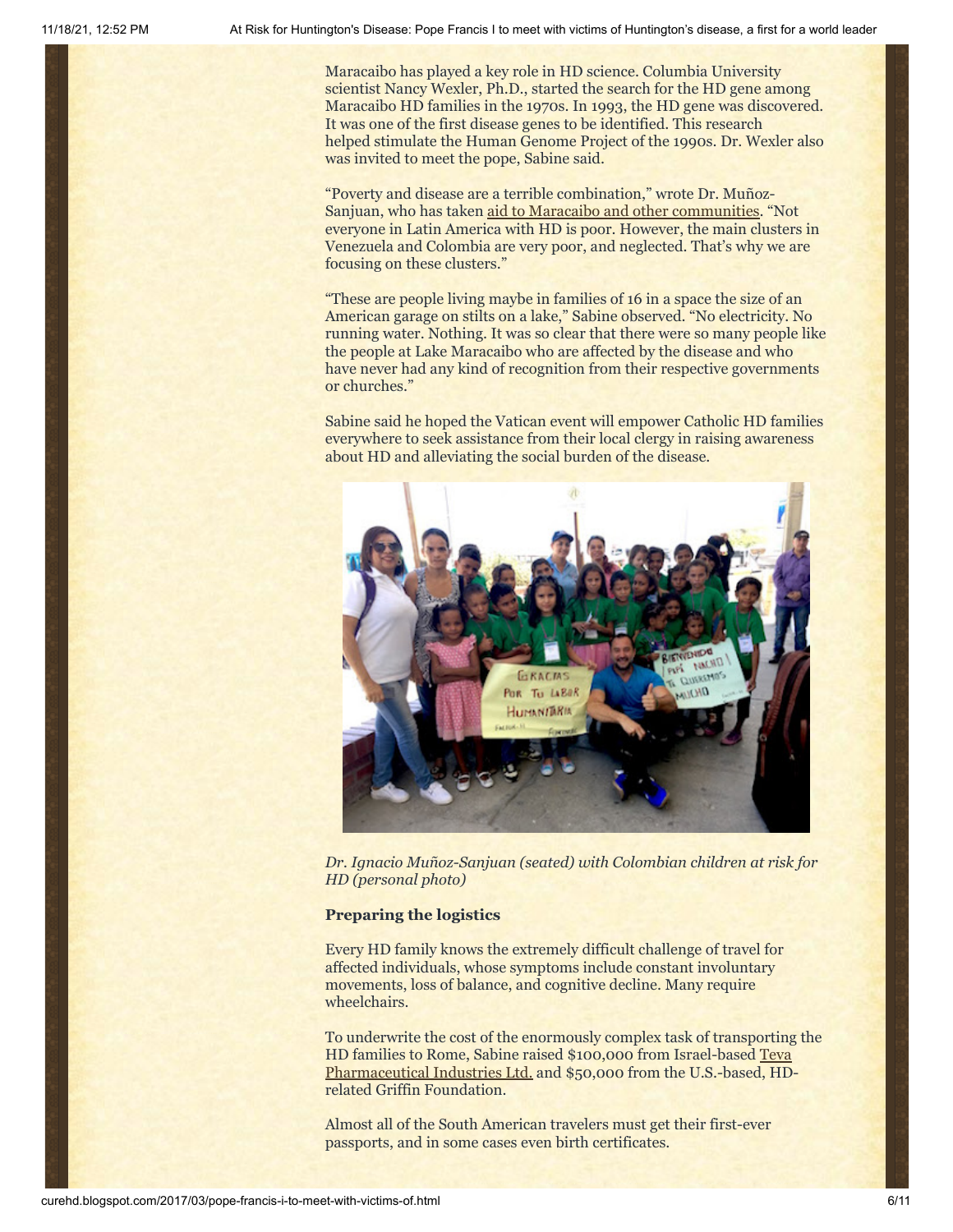The Vatican is helping to speed the acquisition of travel documents and to prepare special accommodations for the families, including lodging at a monastery near the Vatican instead of a hotel.

"We felt they would be more comfortable staying all together in a quiet and peaceful place," Dr. Muñoz-Sanjuan noted. "We assumed that they will experience some culture shock and wanted for them to be at ease during their stay and make the experience more personable."

Physicians will accompany the families.

#### **A lonely HD teen in Buenos Aires**

On January 6, the Feast of the Epiphany on the Catholic calendar (the day the Christ child was visited by three kings, according to the Bible), each of the South Americans received a red envelope from the Vatican with the invitation to meet with Francis. (Video recordings of these moments will become available at [HDdennomore.com.](http://hddennomore.com/))

One was 15-year-old Brenda, who lives in the greater Buenos Aires area, where Francis served as archbishop. She has juvenile HD, which has severely hampered her ability to speak and learn. She communicates mainly by texting on her cell phone.

"The children don't play with her, so she's very lonely," Sabine said. "She has no friends, because they're afraid of catching HD. The local school wouldn't give her access to a laptop, because they said there's not much point, because she doesn't have long to live."

"Brenda is my patient and I have a great affection to her," Dr. Perandones wrote. "She is very clever and sensitive. We have a great connection."

According to Dr. Perandones, Brenda and her father - from whom she inherited HD - lived with his sister, Brenda's aunt, whom she calls "mom."

"A major concern for the aunt at the time was the fact that Brenda and her father shared the bedroom, and his movements during the night scared Brenda a lot," Dr. Perandones recalled in an e-mail to supporters about Brenda's reaction to the papal invitation.

To lift the family's spirits and improve their living situation, Drs. Perandones and Muñoz-Sanjuan raised funds to make a heartfelt "Christmas for Brenda." That resulted in the remodeling of the aunt's home, including a new room for Brenda, a full bathroom, and a recreational area.

"Regrettably, Brenda's father's health gradually deteriorated and last year, on the day Brenda turned 15, he passed away," Dr. Perandones wrote. (For girls turning 15 in Latin America, the *quinceañera* is typically a joyous passage to womanhood.)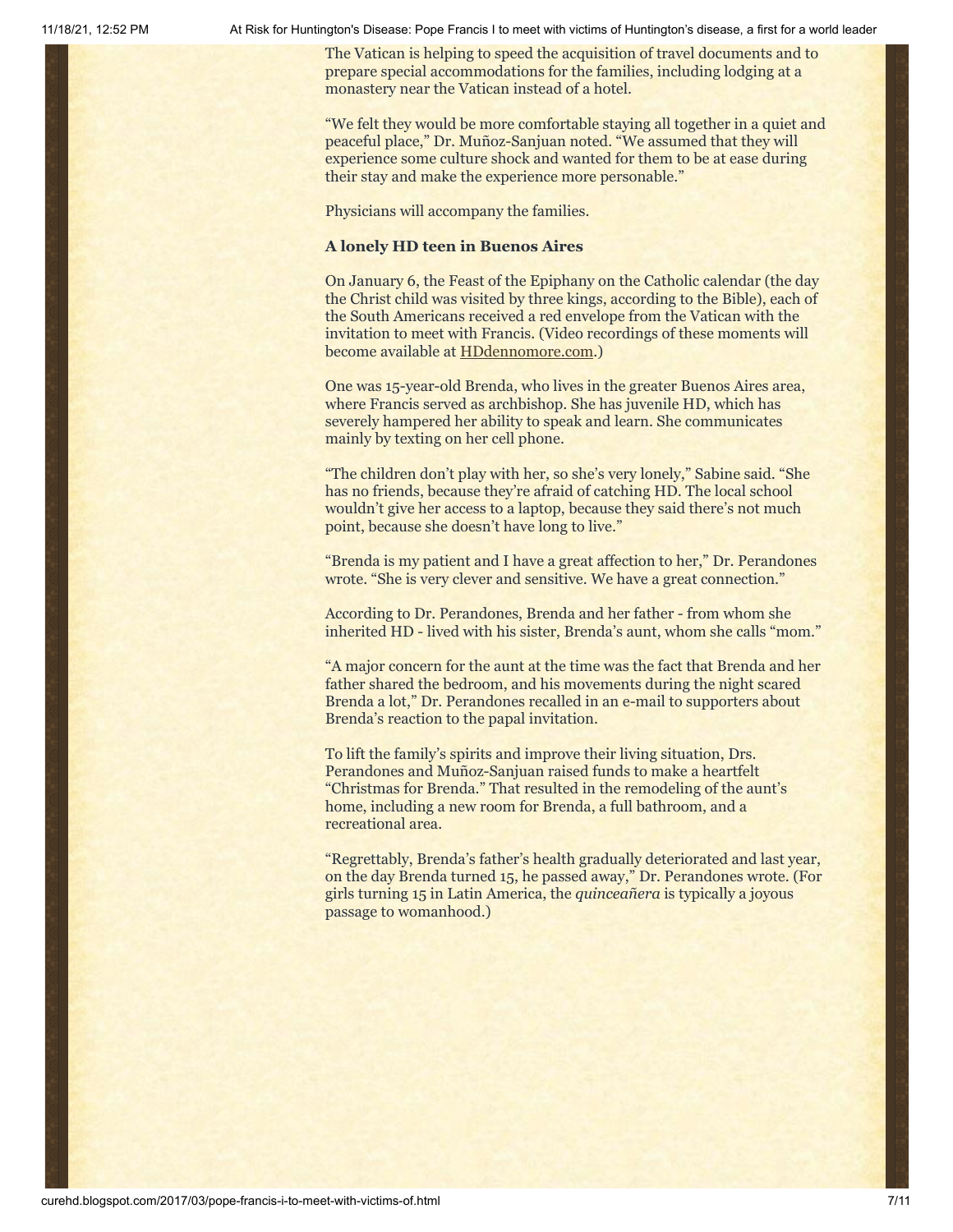

*Brenda and her aunt (personal photo)*

#### **A turning point for HD community**

Sabine said "Brenda's Christmas" helped inspire the idea of a papal audience.

Dr. Perandones, who describes herself as "totally Catholic," met Francis (then Archbishop Jorge Bergoglio) before his papal election through her support of a group advocating for victims of human trafficking in Argentina. He "always supported" this effort, she recalled in her written response to my questions.

"Many indigent individuals living in the streets of Buenos Aires have neurological and mental health conditions, including Huntington's disease," she added. "Bergoglio was interested in this issue and gave his support to start a Homeless Rescue Program."

Dr. Perandones hopes the meeting will make HD move visible and attune others to HD families' regular difficulties and challenges.

"I think that the meeting with the pope will be a turning point for the HD community globally and particularly in Latin America," she stated.

In addition to Brenda and her aunt, the papal invitees include HD families from the towns of San Luís and Barranquitas in Venezuela's Maracaibo region and from the city of Medellín and the small town of El Difícil in Colombia.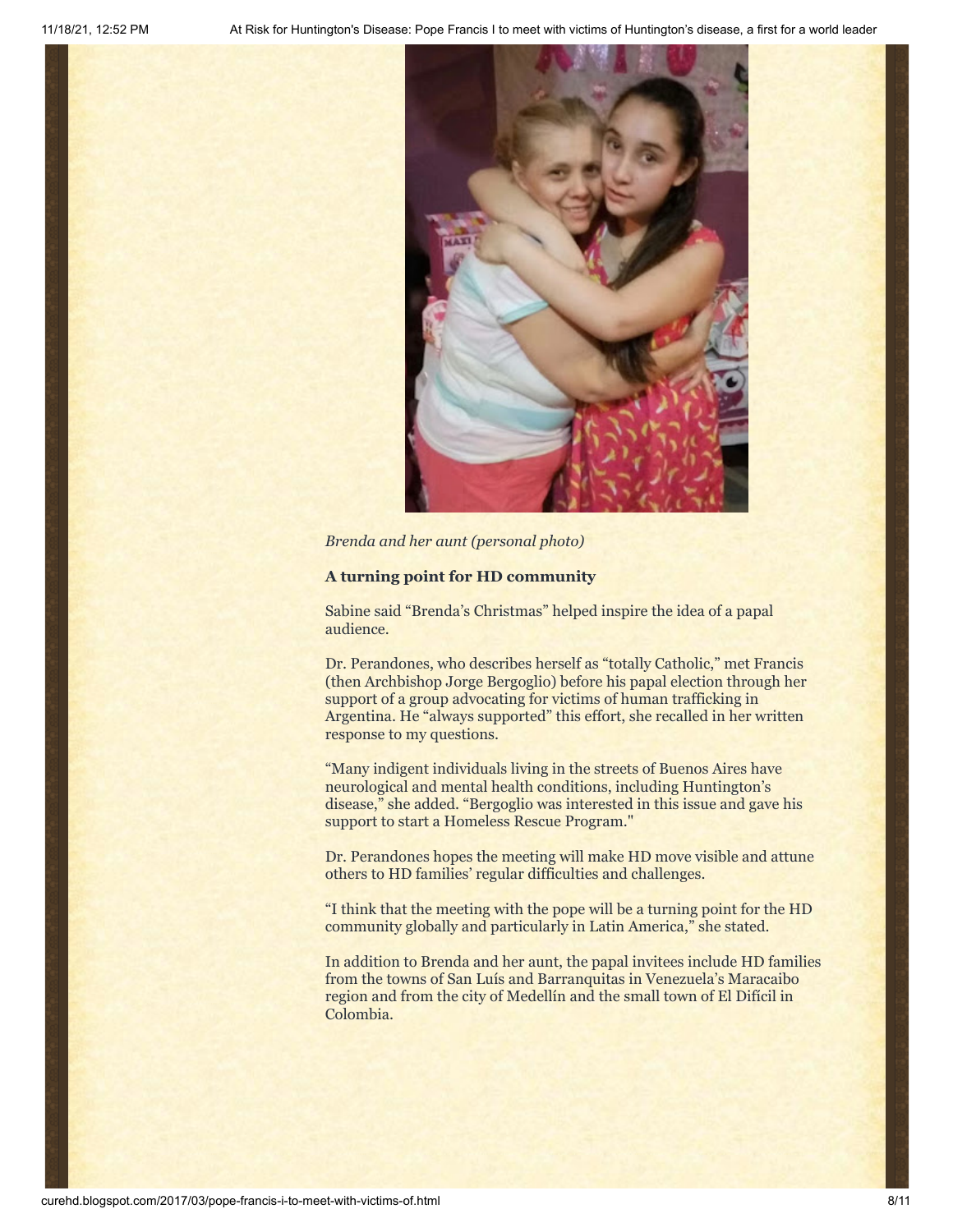

*Brenda flanked by Dr. Claudia Perandones and Academy Award winner Eugenio Zanetti, a supporter of the HD cause, after Brenda received news of the papal invitation (personal photo).*

#### **A testament to the world**

Rooted in Christian love and compassion, Pope Francis's meeting with the HD-affected of South America should reflect the Church's historic mission of aiding the sick and defenseless. With 1.27 billion Catholics and hundreds of thousands of priests, nuns, and other personnel, the Church runs an enormous, vital network of charitable and social-service entities that could have a significant impact on HD.

With the biomedical revolution, the Church has sought to both apply and adapt its 2,000-year-old moral and theological tradition to today's bioethical challenges.

The Huntington's disease community stands on the bioethical frontier. HD families contribute to advances in neurological and rare-disease research, and they have pioneered ways of dealing with the impact of disease such as discrimination, disability, decisions about genetic testing, family unity, caregiving, suicide, and end-of-life care.

The May 18 meeting with Pope Francis will allow the HD community to provide a testament to the world of human perseverance and solidarity and, ultimately, the need to alleviate and cure devastating diseases.

"Those suffering with HD and living in extreme poverty need urgent help to lead a life of dignity and hope," Dr. Ignacio Muñoz-Sanjuan asserted.

I hope that Francis's Pope's humanitarian gesture serves as a message to the church and to world opinion leaders to address the critical need of ameliorating Huntington's disease.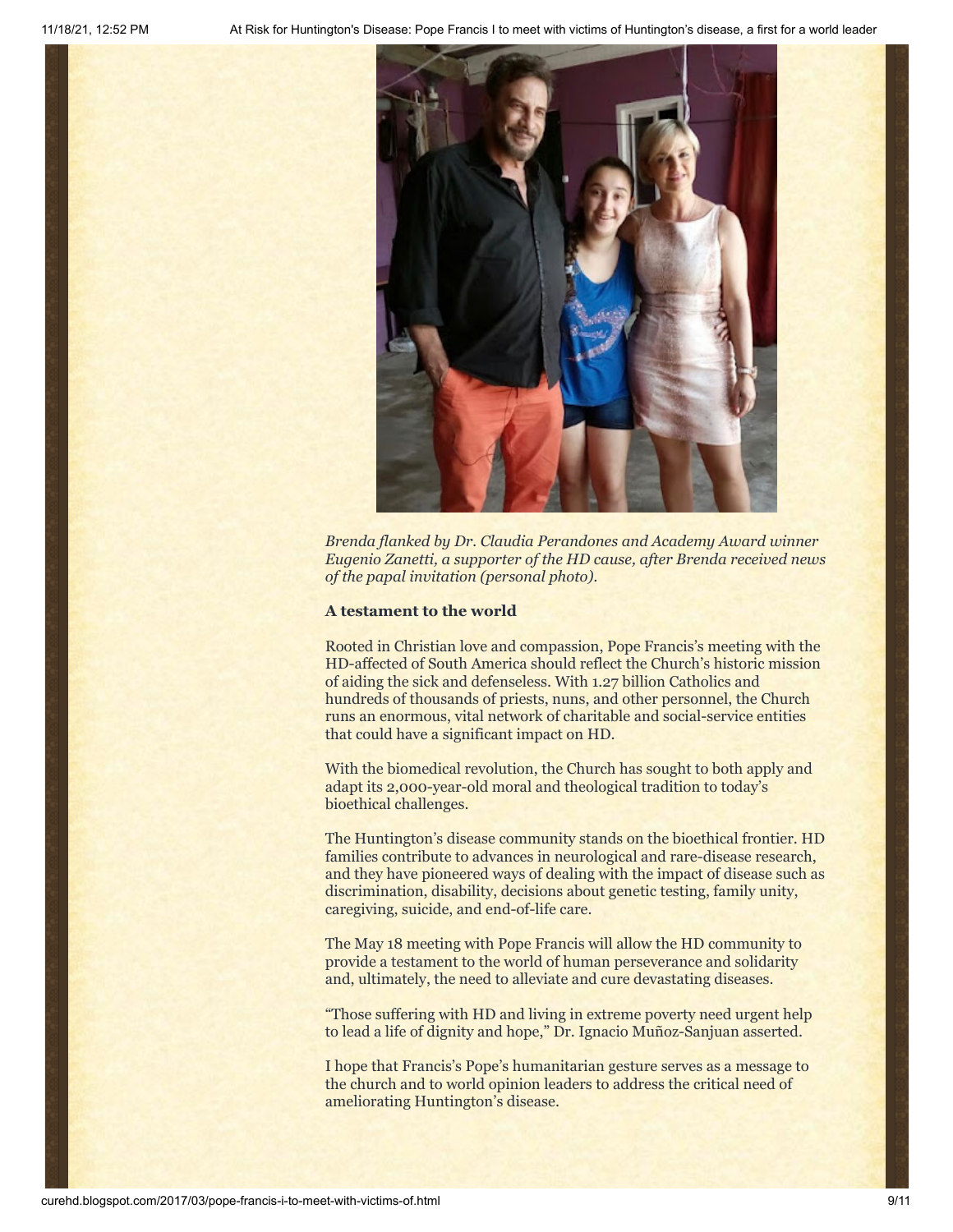

*Janeth Mosquera, of the Colombian HD patient association and Factor-H, hugs an HD man in the town of Choco in the Colombian jungle, April 2016, after delivering assistance (personal photo).*



# **O Papa Francisco encon[tra com a comunidade de](https://vimeo.com/208211082?embedded=true&source=video_title&owner=6019843) Huntington em maio**

from **[Gene Veritas](https://vimeo.com/user6019843?embedded=true&source=owner_name&owner=6019843)**



Posted by Gene [Veritas](https://www.blogger.com/profile/10911736205741688185) at [2:33](http://curehd.blogspot.com/2017/03/pope-francis-i-to-meet-with-victims-of.html) PM  $\mathbb{R}$   $\mathbb{N}$   $\mathbb{R}$ 

Labels: [Argentina](http://curehd.blogspot.com/search/label/Argentina) , [at-risk](http://curehd.blogspot.com/search/label/at-risk) , [caregiver](http://curehd.blogspot.com/search/label/caregiver) , [Catholic](http://curehd.blogspot.com/search/label/Catholic) , [Charles](http://curehd.blogspot.com/search/label/Charles%20Sabine) Sabine , Claudia Perandones , [Colombia](http://curehd.blogspot.com/search/label/Colombia) , Elena [Cattaneo](http://curehd.blogspot.com/search/label/Elena%20Cattaneo) , [HDSA](http://curehd.blogspot.com/search/label/HDSA) , [Huntington's](http://curehd.blogspot.com/search/label/Claudia%20Perandones) disease , Ignacio [Muñoz-Sanjuan](http://curehd.blogspot.com/search/label/Ignacio%20Mu%C3%B1oz-Sanjuan) , Latin [America](http://curehd.blogspot.com/search/label/Latin%20America) , Pope [Francis](http://curehd.blogspot.com/search/label/Pope%20Francis%20I) I , [shame](http://curehd.blogspot.com/search/label/shame) , [stigma](http://curehd.blogspot.com/search/label/stigma) , [Venezuela](http://curehd.blogspot.com/search/label/Venezuela)

#### 3 comments:



#### **[Bev](https://www.blogger.com/profile/03503485303129848329) said...**

I am so happy to learn that you will go to the Vatican with your family! I know your presence there will help the Pope understand what Huntington's means to at-risk individuals and their families. Safe travels, and from the bottom of my heart, thank you for all you do for our community.

 $\Box$ 

12:02 PM, [March](http://curehd.blogspot.com/2017/03/pope-francis-i-to-meet-with-victims-of.html?showComment=1489518157917#c2012353953571089488) 14, 2017

#### **Anonymous said...**

Gene my brother this was one of your most thorough blog posts. Like all of your posts it is extremely well written. Your